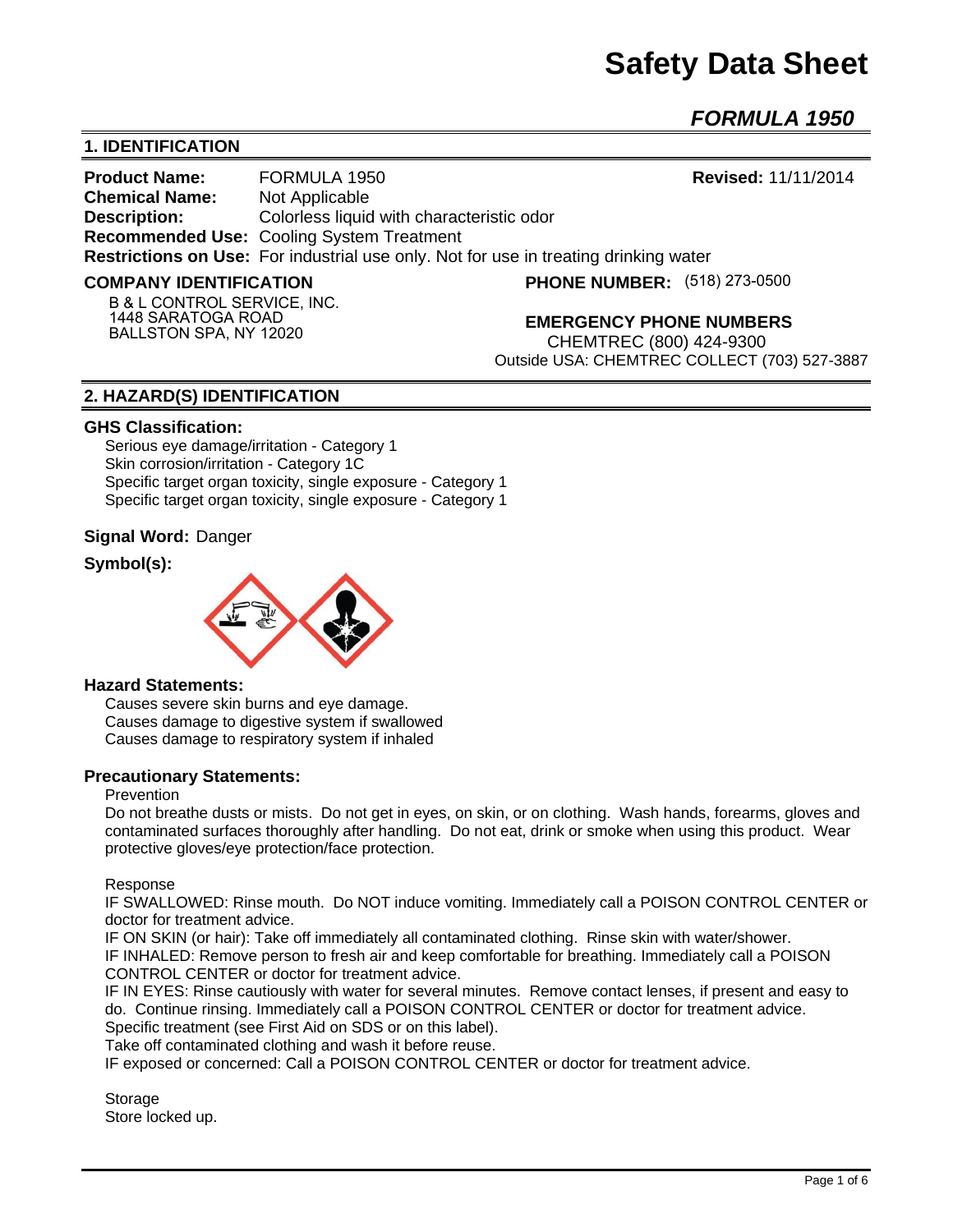Disposal

Dispose of contents/container in accordance with local, regional, national and international regulations.

# **Hazards Not Otherwise Classified:** None Known.

#### **Percentages of Components with Unknown Acute Toxicity:**

Inhalation: 12%

### **3. COMPOSITION / INFORMATION ON INGREDIENTS**

| <b>CHEMICAL INGREDIENTS</b> | <b>CAS NO.*</b> | PERCENT (%)** |
|-----------------------------|-----------------|---------------|
| A. Hazardous Ingredients    |                 |               |
| <b>B. Other Ingredients</b> |                 |               |
| POLYPHOSPHATE SALT          | 7758-29-4       | м             |
| ANIONIC SURFACTANT          | Proprietary     | м             |
| SILICATE SALT               | 6834-92-0       |               |
| No Reportable Ingredients   |                 |               |

**Legend: L=<1%; M=1-10%; H=>10%**

**\* Exposure limit and regulatory information in Sections 8 & 15**

**\*\* Exact percentage is a trade secret. Concentration range is provided to assist users in providing appropriate protections.**

# **4. FIRST AID MEASURES**

**Eye Contact:** Immediately flush with clean, cool water for 15 minutes and if irritation persists, get medical attention.

- **Skin Contact:** Immediately wash skin with soap and plenty of water while removing contaminated clothing, for at least 15 minutes. If irritation persists, get medical attention. Launder contaminated clothing before reuse.
- **Inhalation:** No adverse effects anticipated by this route of exposure. If effects occur, remove patient to fresh air and give artificial respiration via a suitable mechanical device such as a bag and mask if required and get medical attention. Do not use mouth-to-mouth resuscitation.
- **Ingestion:** Do not induce vomiting. Rinse mouth with copious quantities of water first and get immediate medical attention. Drink several glasses of water. Never give anything by mouth to an unconscious person. If vomiting occurs, keep airways clear.
- **Note to Physician:** There is no specific antidote. Treatment of overexposure should be directed at the control of symptoms and the clinical condition of the patient. Aspiration may cause lung damage. Probable mucosal damage may contraindicate the use of gastric lavage.

# **Most Important Symptoms/Effects:**

- **Eye Contact:** May cause severe irritation or burns. Prolonged contact may cause irreversible damage and/or blindness.
- **Skin Contact:** Prolonged contact may cause irritation, rash or burns. Severity is generally determined by concentration of solution and duration of contact.
- **Inhalation:** Inhalation of mist may be irritating; a stinging sensation may be experienced. May cause damage to the upper respiratory tract and lungs under severe conditions.
- **Ingestion:** May be toxic. May cause severe irritation or burns of the mouth, throat, and internal tissues resulting in possible nausea and/or vomiting. Large amounts can result in acute toxic effects which may be fatal.

#### **Indication of Immediate Medical Attention and Special Treatment, if Necessary:** Other than acute, none known. See section 11 for toxicological information.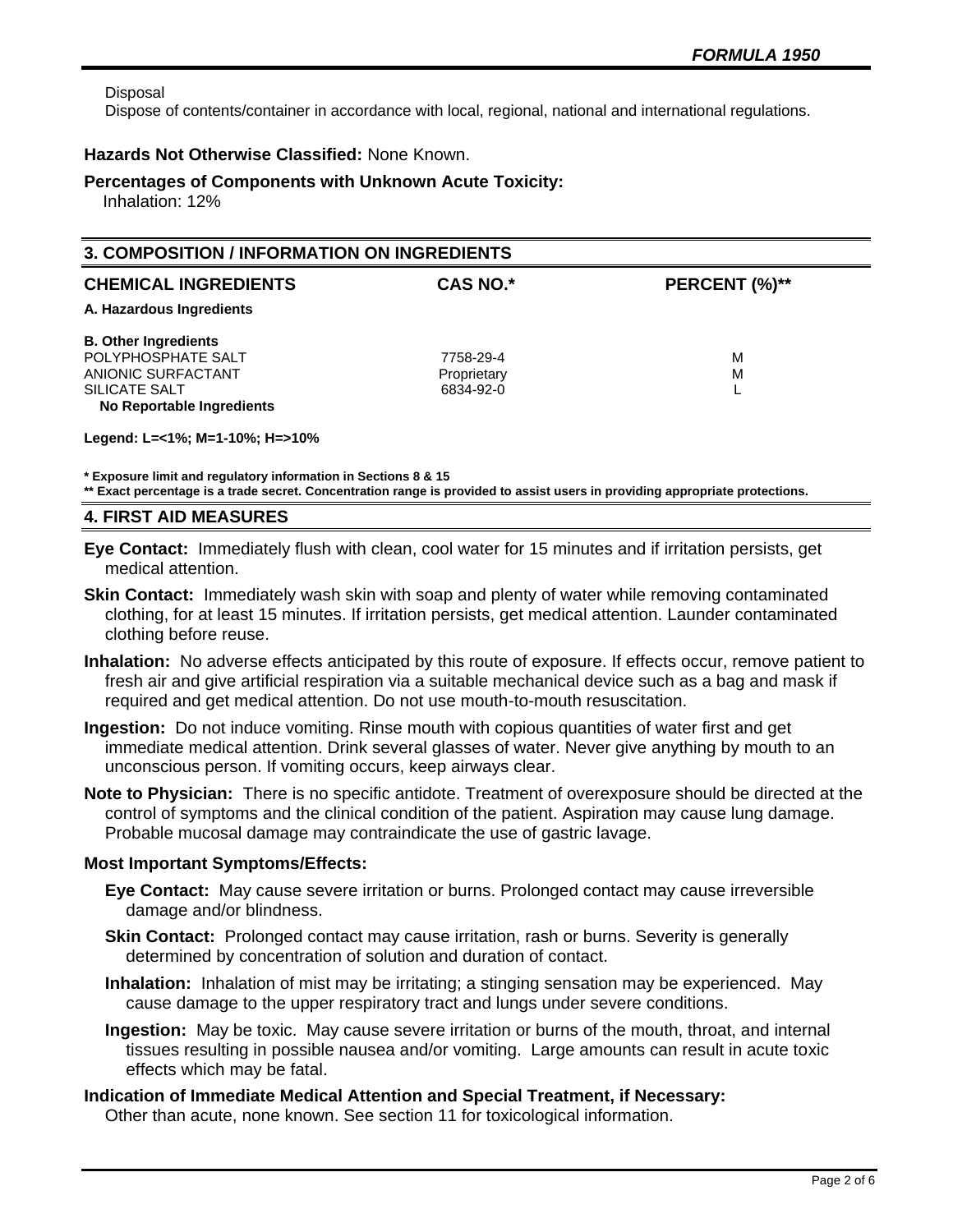# **5. FIRE FIGHTING MEASURES**

**Suitable (and Unsuitable) Extinguishing Media:** Any media suitable for the surrounding fire.

**Specific Hazards Arising from the Chemical:** Product is corrosive to eyes, skin, and respiratory system. Closed containers may rupture (due to buildup of pressure) when exposed to extreme heat. If evaporated to dryness, some product residuals may burn. Thermal decomposition may release oxides of phosphorous.

**Special Protective Equipment and Precautions for Fire-Fighters:** Wear self-contained breathing apparatus and full turn-out gear. Approach fire from upwind direction. If possible, move containers away from fire. Cool fire exposed containers with water spray. If containers rupture or leak, product may evolve irritating or toxic gas under extreme heat. Contain runoff

# **6. ACCIDENTAL RELEASE MEASURES**

#### **Spill Containment and Clean-up Instructions:**

Wear suitable protective equipment found in section 8. Small spills may be flushed with copious quantities of water, preferably to a sanitary sewer or waste treatment facility. Larger spills may be absorbed in sawdust or other absorbent and sweepings disposed of in an approved landfill. The area may then be flushed with copious quantities of water. Floor may be slippery; use care to avoid falling. Avoid release of this product into the environment to prevent contamination of soil, sewers, natural waterways and/or groundwater. See Section 12 for Ecological Information.

#### **7. HANDLING AND STORAGE**

#### **Handling and Storage:**

Store in a cool, dry, well ventilated area, between 10°C and 49°C. Keep containers tightly closed when not in use and follow all recommended safety precautions when handling the material. Keep out of sun and away from heat or open flame. Keep away from incompatible materials. See Section 10 for incompatible materials.

# **8. EXPOSURE CONTROL / PERSONAL PROTECTION**

**Engineering Controls:** General ventilation expected to be satisfactory

# **PERSONAL PROTECTION EQUIPMENT**

**Respiratory:** Not normally required.

**Eyes and Face:** Chemical resistant goggles or face shield.

**Hands and Skin:** Chemical resistant rubber, neoprene latex or PVC

**Other Protective Equipment:** Eyewash station in area of use. Wear long sleeve shirt, long pants, and boots.

**EXPOSURE GUIDELINES**

**Exposure Limits:** 

**COMPONENT TLV** N.A.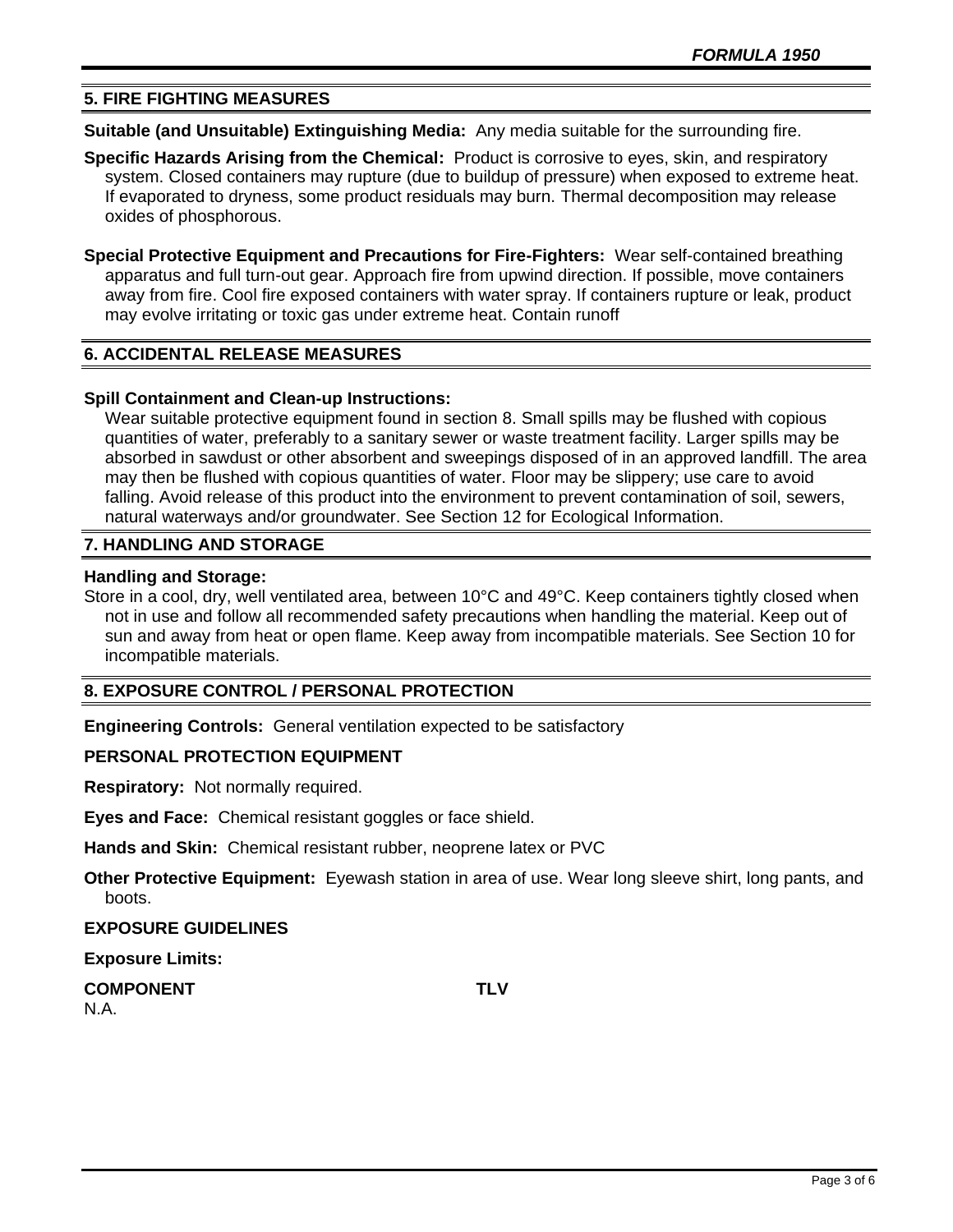# **9. PHYSICAL AND CHEMICAL PROPERTIES**

| <b>Appearance and Odor:</b>         | Colorless liquid with characteristic odor |                                        |                        |
|-------------------------------------|-------------------------------------------|----------------------------------------|------------------------|
| <b>Odor Threshold:</b>              | N.D.                                      | <b>Vapor Pressure:</b>                 | N.A.                   |
| pH (undiluted):                     | $11.9 - 12.4$                             | <b>Vapor Density:</b>                  | <1                     |
| <b>Freeze Point:</b>                | $<$ 0°C (32°F)                            | Specific Gravity(@22°C):               | $1.115 - 1.125$        |
| <b>Boiling Point:</b>               | $>100^{\circ}$ C (212°F)                  | <b>Solubility in Water:</b>            | Complete               |
| <b>Flash Point:</b>                 | None                                      | <b>Partition Coefficient:</b>          | N.D. (n-octanol/water) |
|                                     |                                           | <b>Auto-Ignition Temperature:</b>      | N.D.                   |
| <b>Evaporation Rate:</b>            | 1.0                                       | <b>Decomposition Temperature: N.D.</b> |                        |
| Flammability (solid, gas): No       |                                           | <b>Viscosity:</b>                      | N.D.                   |
| Flammable Limits in Air: LFL - N.A. |                                           |                                        |                        |
|                                     | $UFL - N.A.$                              |                                        |                        |

# **10. STABILITY AND REACTIVITY**

**Reactivity:** Not normally reactive at normal temperatures and pressure.

**Chemical Stability:** Stable under normal conditions

**Possibility of Hazardous Reactions:** Will not occur under normal conditions.

**Conditions to Avoid:** Avoid excessive heat, sparks or open flames.

**Incompatible Materials:** No specific incompatibility

**Hazardous Decomposition Products:** Thermal decomposition may release oxides of phosphorous.

#### **11. TOXICOLOGICAL INFORMATION**

**Ingestion Testing:** Rat, LD50: > 5,000 mg/kg\*

**Skin Testing:** Rabbit, LD50: > 5,000 mg/kg\*

**Inhalation Testing:** None established for this product.

\*Calculated based on GHS acute toxicity formula.

# **CHRONIC TOXICITY DATA**

**Sensitization Testing:** None established for this product.

**Other Testing:** None established for this product.

**Routes of Exposure:** Eyes, Ingestion, Inhalation, Skin.

**Eye Contact:** May cause severe irritation or burns. Prolonged contact may cause irreversible damage and/or blindness.

**Skin Contact:** Prolonged contact may cause irritation, rash or burns. Severity is generally determined by concentration of solution and duration of contact.

**Inhalation:** Inhalation of mist may be irritating; a stinging sensation may be experienced. May cause damage to the upper respiratory tract and lungs under severe conditions.

**Ingestion:** May be toxic. May cause severe irritation or burns of the mouth, throat, and internal tissues resulting in possible nausea and/or vomiting. Large amounts can result in acute toxic effects which may be fatal.

**Medical Conditions Aggravated by Exposure:** None known.

**Chronic Effects from Repeated Overexposure:** Other than short term effects, none established.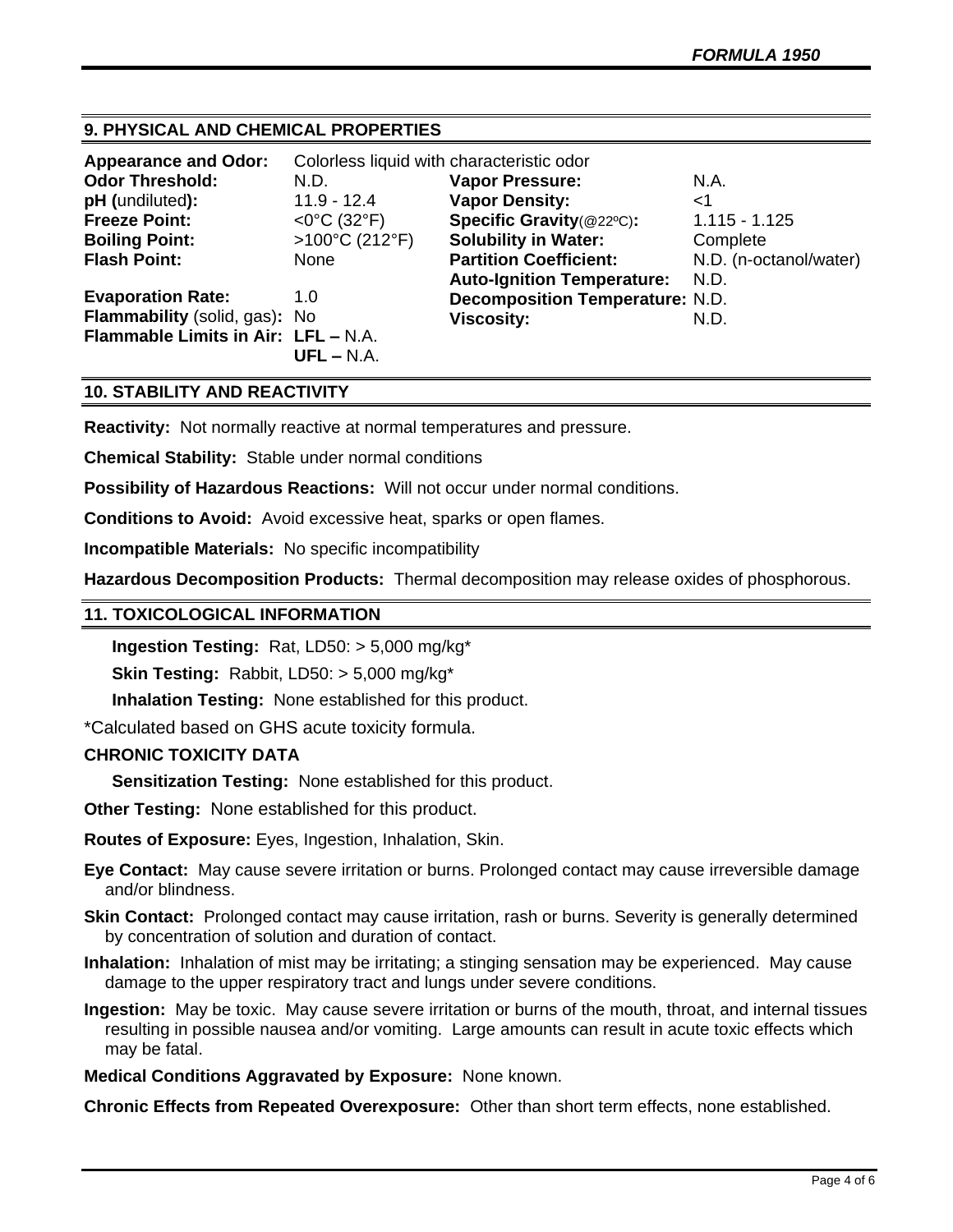# **12. ECOLOGICAL INFORMATION**

# **Aquatic Toxicity Data:**

 Invertebrate: Daphnia magna, EC50/48hr: > 1,000 mg/l\* Fish: Mosquito fish, LC50/96hr: 712 ppm\* \*Calculated based on GHS acute aquatic toxicity formula.

**Product Fate Data:** None established for this product.

**Biodegradation Data:** None established for this product.

# **13. DISPOSAL CONSIDERATIONS**

**Waste Disposal:** Dispose of in accordance with local, regional, national and international regulations. Contact the Hazardous Waste representative at the nearest EPA Regional Office for guidance. Container Disposal: Triple rinse container (or equivalent) promptly after emptying and offer for reconditioning if appropriate. Empty the rinsate into application equipment or a mix tank or store rinsate for later use or disposal.

# **14. TRANSPORT INFORMATION**

# **US DEPARTMENT OF TRANSPORTATION (DOT) INFORMATION NOT REGULATED**

**VESSEL TRANSPORT (IMO/IMDG) NOT REGULATED**

# **15. REGULATORY INFORMATION**

# **US FEDERAL REGULATIONS**

**TSCA:** All ingredients listed or exempt from listing. **CERCLA and/or SARA RQ:** No ingredients listed in this section. **SARA Section 302 Hazard Class:** No ingredients listed in this section. **SARA Section 311/312 Chemicals:**  Acute Health Hazard: Yes Chronic Health Hazard: No Fire Hazard: No Sudden Release of Pressure Hazard: No Reactive Hazard: No **SARA Section 313 Chemicals:** No ingredients listed in this section.

# **STATE REGULATIONS**

This product does not contain any ingredients known to the State of California to cause cancer.